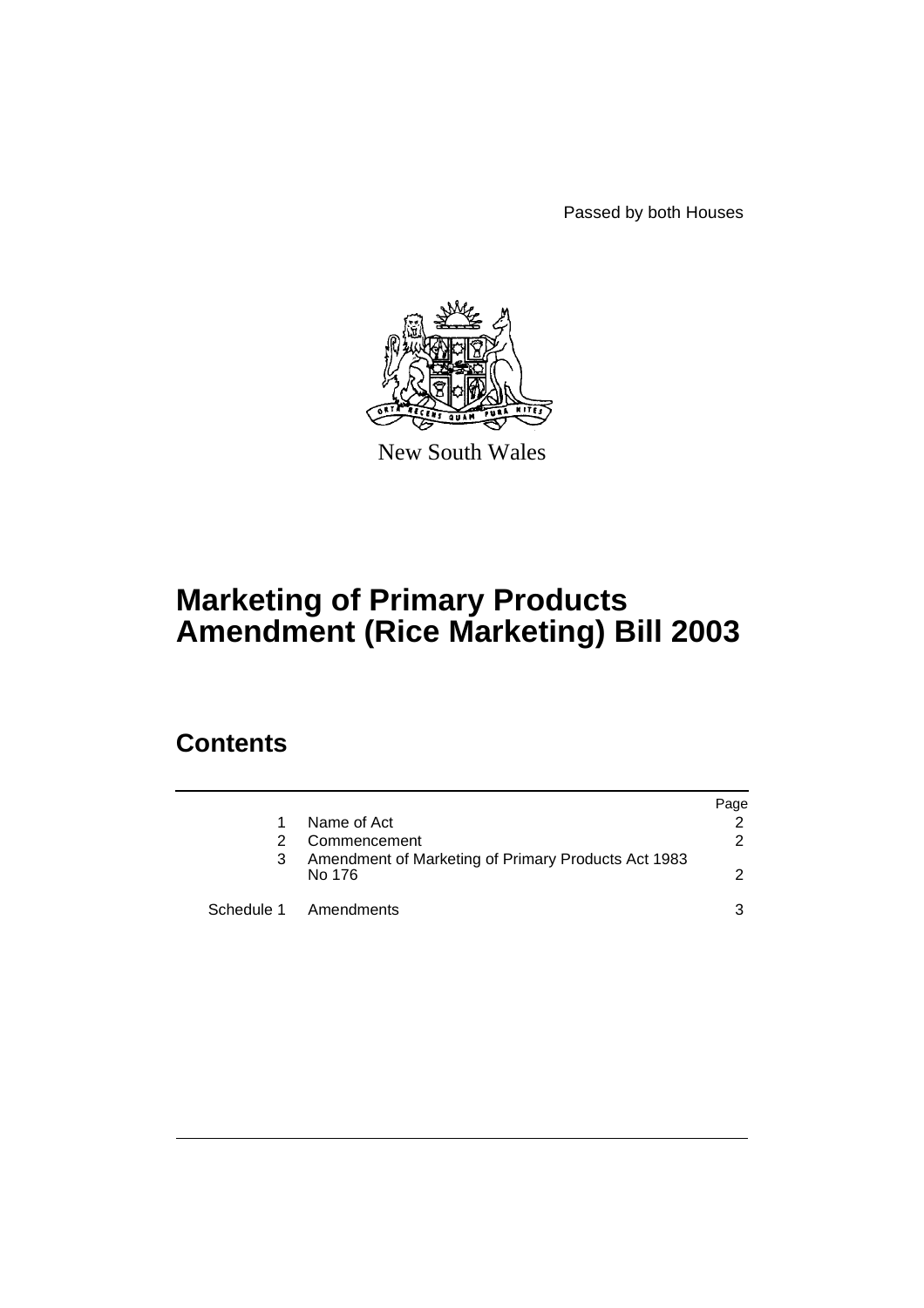### Marketing of Primary Products Amendment (Rice Marketing) Bill 2003

**Contents** 

Page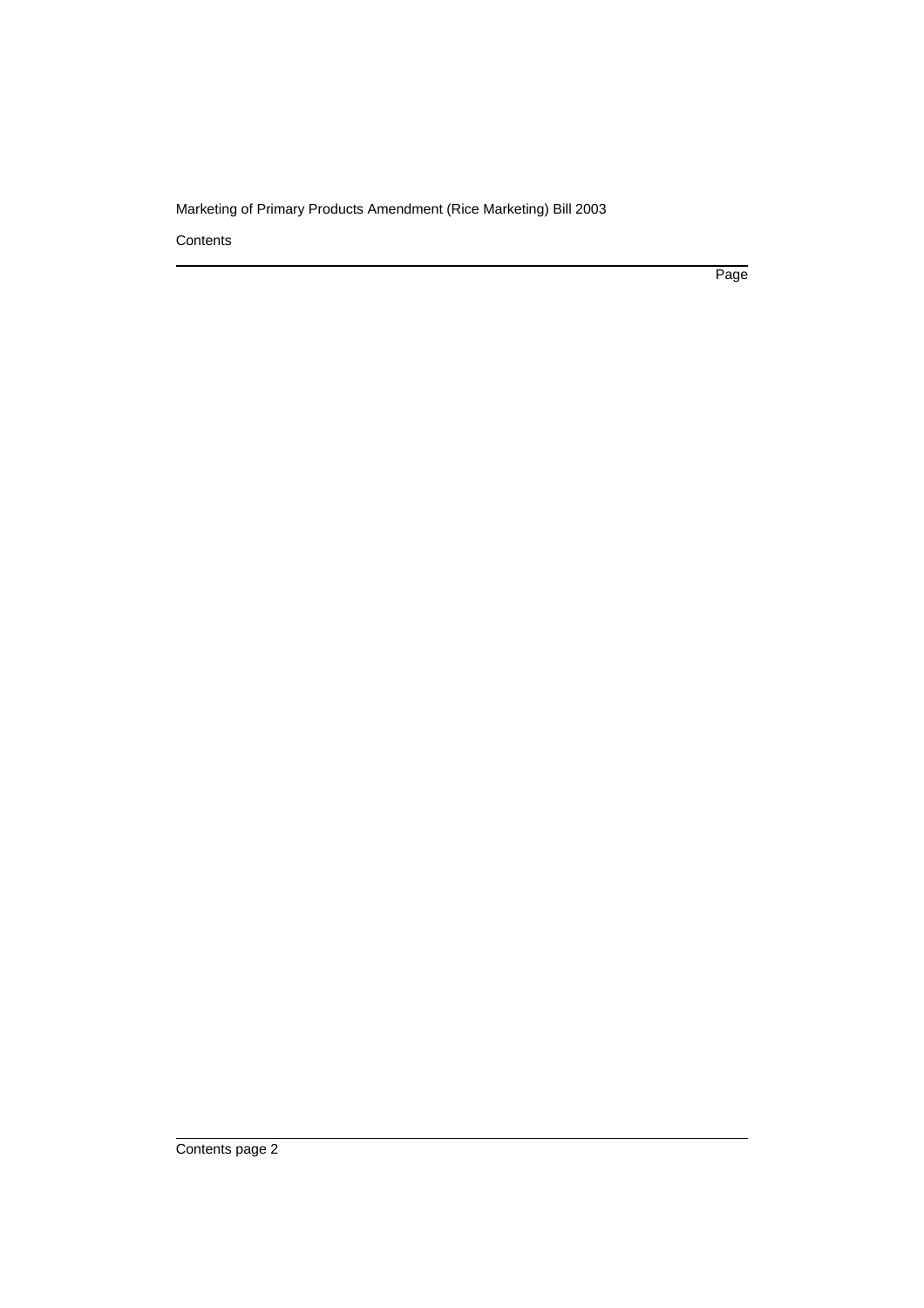*I certify that this PUBLIC BILL, which originated in the LEGISLATIVE COUNCIL, has finally passed the LEGISLATIVE COUNCIL and the LEGISLATIVE ASSEMBLY of NEW SOUTH WALES.*

*Legislative Council 2003* *Clerk of the Parliaments*



New South Wales

# **Marketing of Primary Products Amendment (Rice Marketing) Bill 2003**

Act No , 2003

An Act to amend the *Marketing of Primary Products Act 1983* to make provision with respect to the authorisation of certain rice marketing arrangements and agreements for the purposes of section 51 of the *Trade Practices Act 1974* of the Commonwealth and the *Competition Code of New South Wales*.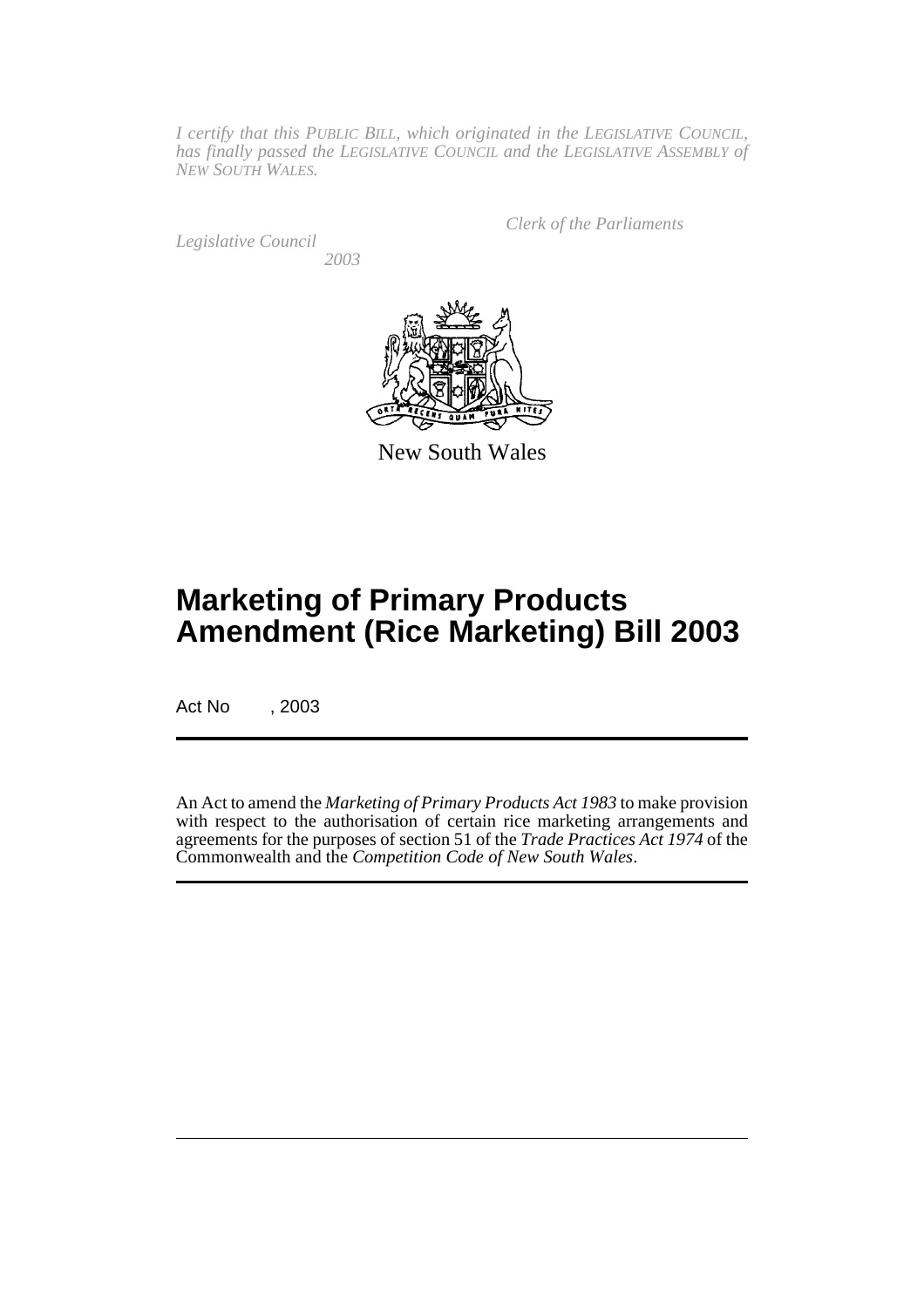#### **The Legislature of New South Wales enacts:**

### **1 Name of Act**

This Act is the *Marketing of Primary Products Amendment (Rice Marketing) Act 2003*.

#### **2 Commencement**

This Act commences on the date of assent.

#### **3 Amendment of Marketing of Primary Products Act 1983 No 176**

The *Marketing of Primary Products Act 1983* is amended as set out in Schedule 1.